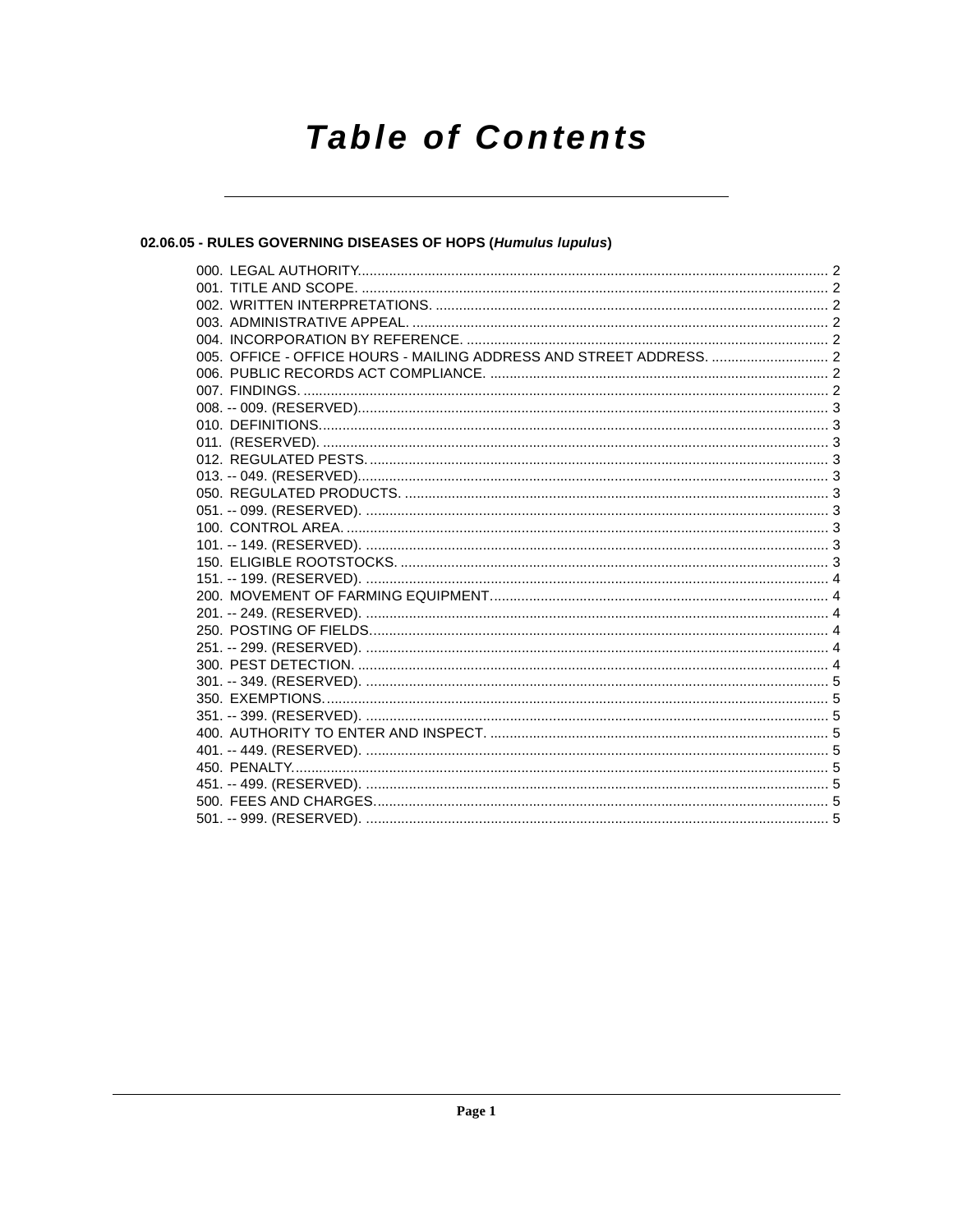#### **IDAPA 02 TITLE 06 CHAPTER 05**

# **02.06.05 - RULES GOVERNING DISEASES OF HOPS (Humulus lupulus)**

#### <span id="page-1-1"></span><span id="page-1-0"></span>**000. LEGAL AUTHORITY.**

This chapter is adopted under legal authority of Title 22, Chapters 7 and 20, Idaho Code. (5-3-03)

#### <span id="page-1-2"></span>**001. TITLE AND SCOPE.**

**01. Title**. The title of this chapter is IDAPA 02.06.05, "Rules Governing Diseases of Hops (*Humulus lupulus*)". (5-3-03)

**02. Scope**. This chapter has the following scope: Establishes definitions, regulated pests, regulated products, control areas, procedures for the certification of propagative material to be shipped into Idaho, and inspection procedures for propagative material produced in Idaho. Requires farm machinery to be clean of plant debris and soil, and fields to be posted. Sets forth consequences if a regulated pest is found and penalties for violations. Sets a fee schedule for inspections and makes allowances for exemptions from the rule. The official citation of this chapter is IDAPA 02.06.05 et seq. For example, the citation for this Section is IDAPA 02.06.05.001. (3-19-99)

<span id="page-1-3"></span>**002. WRITTEN INTERPRETATIONS.** There are no written interpretations of these rules. (3-19-99)

#### <span id="page-1-4"></span>**003. ADMINISTRATIVE APPEAL.**

There is no provision for administrative appeal before the Idaho State Department of Agriculture under this chapter. Hearing and appeal rights are set forth in Title 67, Chapter 52, Idaho Code. (3-19-99)

#### <span id="page-1-5"></span>**004. INCORPORATION BY REFERENCE.**

There are no documents incorporated by reference in this chapter. (5-3-03)

#### <span id="page-1-6"></span>**005. OFFICE - OFFICE HOURS - MAILING ADDRESS AND STREET ADDRESS.**

**01. Office Hours**. Office hours are 8 a.m. to 5 p.m. Mountain Time, Monday through Friday, except designated by the State of Idaho. (5-3-03) holidays designated by the State of Idaho.

**02. Mailing Address**. The mailing address for the central office is Idaho State Department of Agriculture, P.O. Box 790, Boise, Idaho 83701. (5-3-03)

**03. Street Address**. The central office is located at 2270 Old Penitentiary Road, Boise, Idaho 83712.

(5-3-03)

# <span id="page-1-7"></span>**006. PUBLIC RECORDS ACT COMPLIANCE.**

These rules are public records available for inspection and copying at the Department and the State Law Library.  $(5-3-03)$ 

# <span id="page-1-8"></span>**007. FINDINGS.**

The revision of IDAPA 02.06.05, "Rules Governing Diseases of Hops (*Humulus lupulus*)," will confer benefits to the Idaho hop industry. Powdery mildew of hops is not known to be in Idaho. The addition of powdery mildew to the list of regulated pests is necessary to prevent the introduction of powdery mildew contaminated hop propagating materials into Idaho. The revision of this rule will comply with the quarantine rules of Oregon for the shipment of hop propagating materials from Idaho to Oregon. In order to prevent the introduction of powdery mildew contaminated hop propagating materials into Idaho, the Department finds it necessary to make this revision effective immediately.

 $(5-3-03)$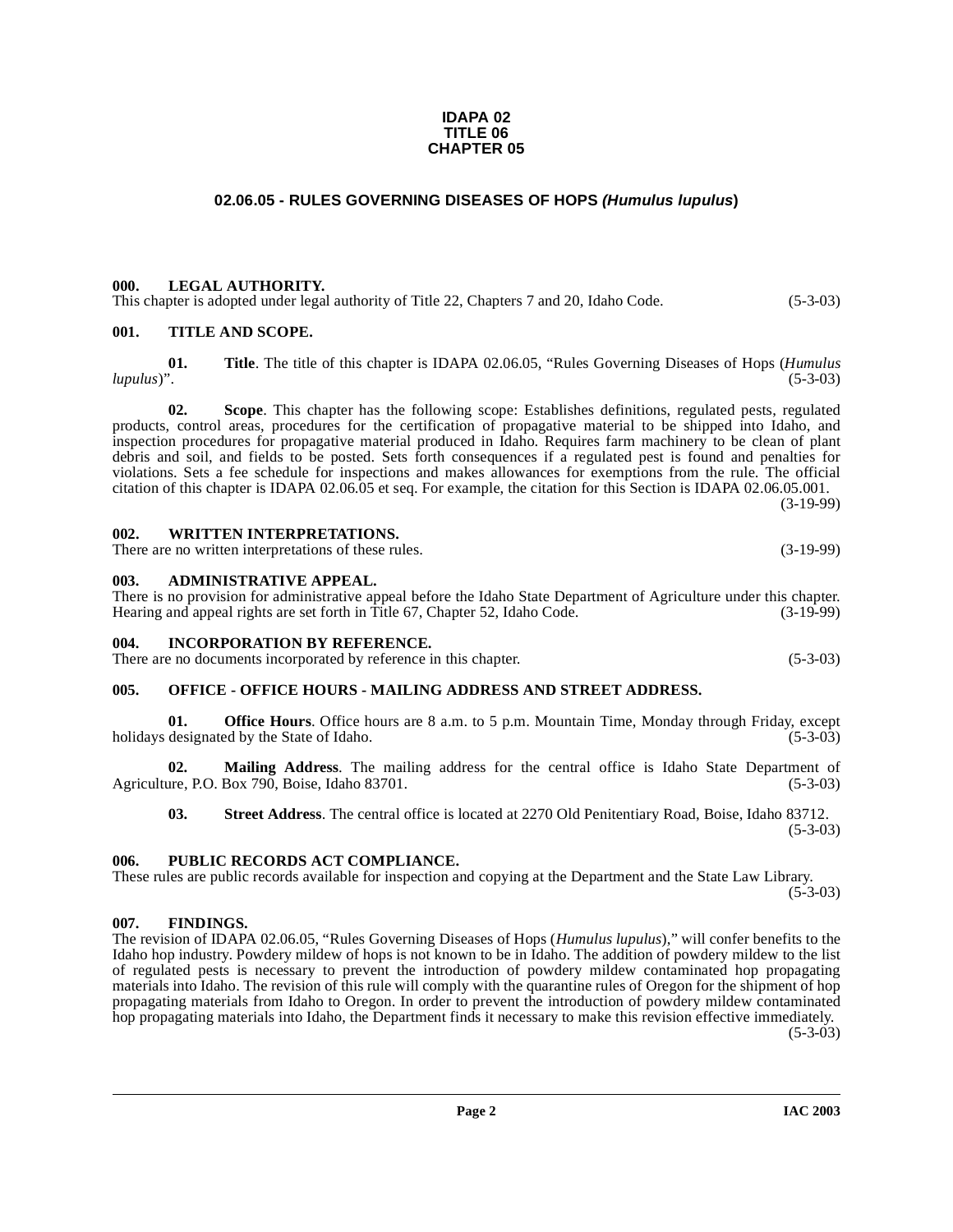# <span id="page-2-0"></span>**008. -- 009. (RESERVED).**

### <span id="page-2-11"></span><span id="page-2-1"></span>**010. DEFINITIONS.**

The Idaho State Department of Agriculture adopts the definitions set forth in Section 22-2005, Idaho Code.

(5-3-03)

#### <span id="page-2-2"></span>**011. (RESERVED).**

#### <span id="page-2-15"></span><span id="page-2-3"></span>**012. REGULATED PESTS.**

<span id="page-2-18"></span>**01. Verticillium Wilt**. Verticillium wilt (Verticillium albo-atrum Reinke and Berth.) a persistent soil borne fungus disease of hops and any species or strains of the genus Verticillium virulently pathogenic to hops.

 $(3-19-99)$ 

<span id="page-2-14"></span>**02. Powdery Mildew**. Powdery mildew caused by all developmental stages and biotypes of the fungus heca macularis (S. humuli). (3-19-99) Sphaerotheca macularis  $(S.$  humuli).

#### <span id="page-2-4"></span>**013. -- 049. (RESERVED).**

#### <span id="page-2-16"></span><span id="page-2-5"></span>**050. REGULATED PRODUCTS.**

<span id="page-2-17"></span>**01.** Rootstocks. For example, rhizomes, strap cuttings, or greenwood cuttings of all species of the unulus. (8-1-80) genus Humulus.

<span id="page-2-13"></span>**02.** Machinery. Machinery, vehicles, tools, equipment, trellis poles, wire, anchor irons, and any other ances used in the culture and/or production of hops. (8-1-80) appurtenances used in the culture and/or production of hops.

#### <span id="page-2-6"></span>**051. -- 099. (RESERVED).**

<span id="page-2-10"></span><span id="page-2-7"></span>**100. CONTROL AREA.**  Except as stated in Subsection 350.03 of this rule, the control area is Bonner and Kootenai Counties, State of Idaho.  $(2-21-03)T$ 

#### <span id="page-2-8"></span>**101. -- 149. (RESERVED).**

#### <span id="page-2-12"></span><span id="page-2-9"></span>**150. ELIGIBLE ROOTSTOCKS.**

**01. Eligibility**. Only rootstocks eligible for phytosanitary certification may be imported into the control area or transported as planting stock within the area. Eligibility will be established by meeting the following requirements: (8-1-80) requirements:

**a.** Imported rootstocks. (8-1-80)

i. A desired clone must be grown under observation at a state or federal hop research facility in Idaho, Washington, Colorado, or Oregon for two (2) consecutive years or growing seasons with no evidence of Verticillium wilt or powdery mildew. (3-19-99) wilt or powdery mildew.

Only rooted aerial stem cuttings or apical meristems derived from clones having undergone the two on period may be imported into the control area. (8-1-80)  $(2)$  year observation period may be imported into the control area.

iii. Colonies derived from eligible clones may serve as sources of eligible rootstocks but only after two (2) consecutive growing seasons in a commercial yard or nursery within the control area. (8-1-80)

iv. Eligible clonal stocks must be accompanied by a phytosanitary certificate when imported into the control area. A copy of the certificate must be filed with the Idaho State Department of Agriculture, Division of Plant Industries, at least ten (10) days prior to shipment. The certificate must affirm freedom from Verticillium wilt and powdery mildew and compliance with Subsections 150.01.a.i. through 150.01.a.iii. (3-19-99) powdery mildew and compliance with Subsections 150.01.a.i. through 150.01.a.iii.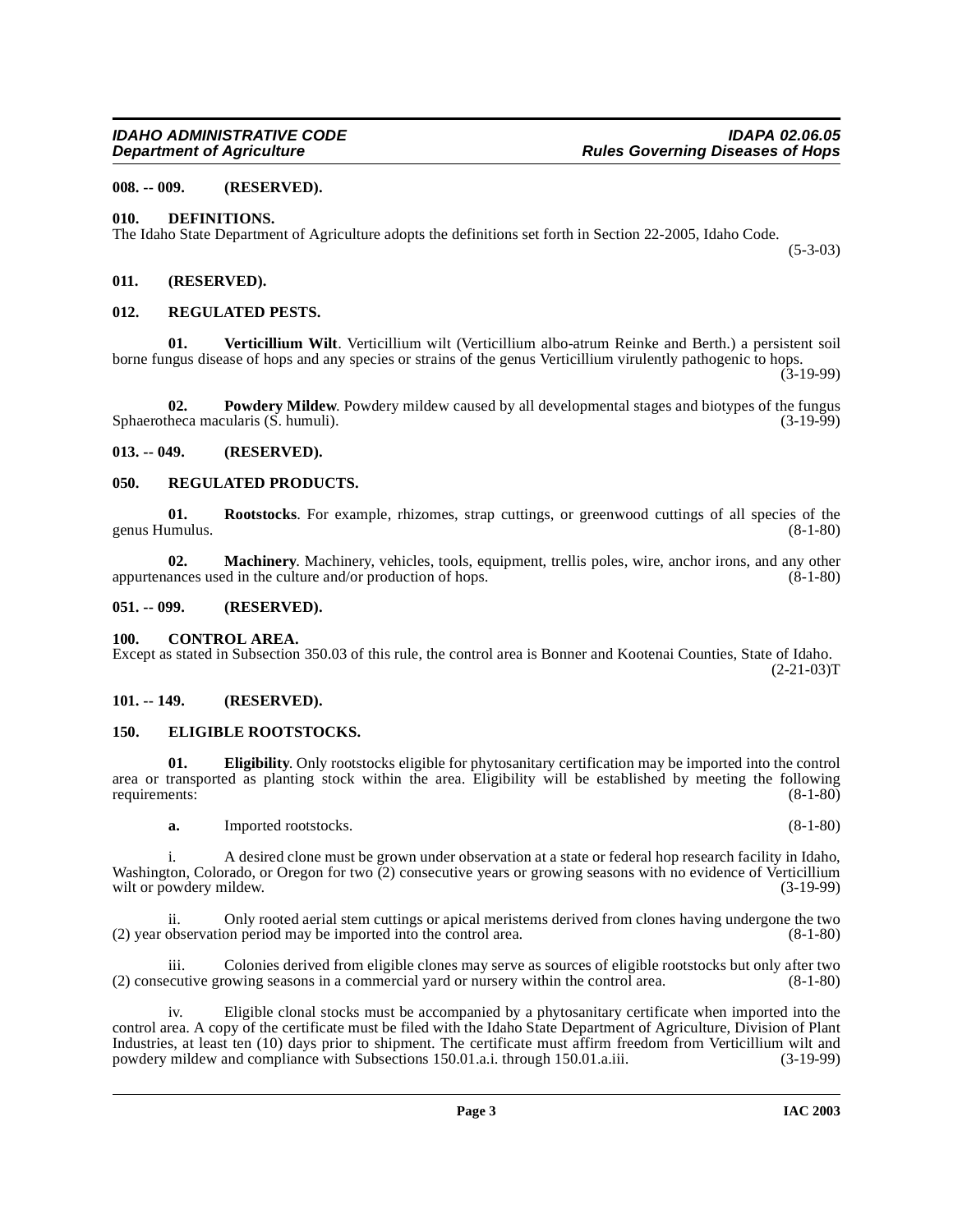**b.** Eligible rootstocks from within the control area. (8-1-80)

i. The owner of rootstocks may move existing eligible stocks from field to field within the control area. (3-19-99)

ii. Rootstocks sold, moved, or transferred within the control area to other than the owners land must be accompanied by a valid transfer permit issued by the Department. Rootstocks moved without a transfer permit will not be eligible for future sale or transfer. (8-1-80)

#### <span id="page-3-6"></span>**02. Inspection Procedures To Retain Eligibility**. (8-1-80)

**a.** Existing plants within the control area will be inspected at least once every other year except those plantings intended for sale or transfer in which case they must have been inspected during the twelve (12) month period immediately prior to transfer. (8-1-80)

**b.** All new plantings of imported rootstocks will be inspected annually for the first two (2) ive vears following initial planting and at least every twenty-four (24) months thereafter. (8-1-80) consecutive years following initial planting and at least every twenty-four  $(24)$  months thereafter.

**c.** It shall be the responsibility of the individual grower to notify the Department of movement of eligible stock into new fields, sales and/or purchase of rootstocks. The grower shall also initiate annual requests on or before July 1 for inspections to maintain eligibility. (3-19-99) before July 1 for inspections to maintain eligibility.

#### <span id="page-3-0"></span>**151. -- 199. (RESERVED).**

#### <span id="page-3-7"></span><span id="page-3-1"></span>**200. MOVEMENT OF FARMING EQUIPMENT.**

**01.** Clean And Free. Farm equipment, including but not limited to tillage equipment, vehicles and hop urtenances moving into the control area must be clean and free of soil and hop debris. (8-1-80) yard appurtenances moving into the control area must be clean and free of soil and hop debris.

**Requirements**. Freedom from plant material and soil may be accomplished by washing, steam use of a disinfectant appropriately labeled for the purpose. (8-1-80) cleaning, and/or use of a disinfectant appropriately labeled for the purpose.

# <span id="page-3-2"></span>**201. -- 249. (RESERVED).**

#### <span id="page-3-9"></span><span id="page-3-3"></span>**250. POSTING OF FIELDS.**

**01. Purpose**. All hop yards and nurseries within the control area shall be posted to prevent entry of unauthorized personnel and vehicles. (8-1-80)

**02. Visibility**. Signs shall be visible from adjacent public roadways or points of access to hop yards.

(8-1-80)

#### <span id="page-3-4"></span>**251. -- 299. (RESERVED).**

#### <span id="page-3-8"></span><span id="page-3-5"></span>**300. PEST DETECTION.**

**Inspection**. If there is evidence of a regulated pest which is detected by visual inspection, the Department, in cooperation with the University of Idaho, Department of Plant, Soil and Entomological Sciences, will perform laboratory procedures sufficient to determine the causal organism.

**02. Consequences**. Positive identification of the presence of Verticillium wilt or powdery mildew virulently pathogenic to hops will result in loss of eligibility for sale or transfer for those rootstocks within the infected field and in addition a directive may be issued that the infested area be removed from hop production and the soil be disinfested.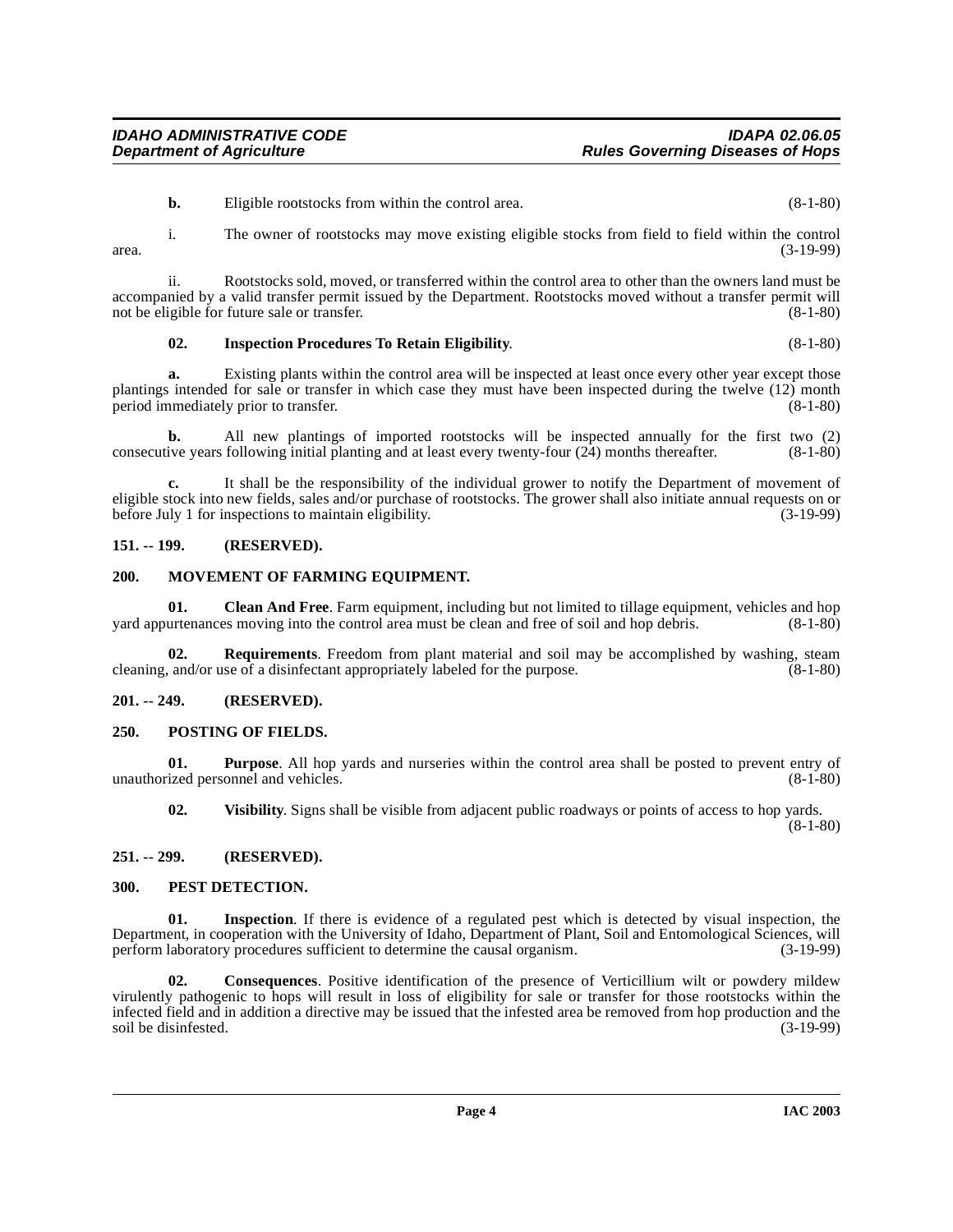#### <span id="page-4-0"></span>**301. -- 349. (RESERVED).**

#### <span id="page-4-10"></span><span id="page-4-1"></span>**350. EXEMPTIONS.**

**01. Agencies**. This order does not apply to any governmental agency growing hops in experimental plots approved by the Director, Idaho State Department of Agriculture and under the supervision of qualified plant<br>(3-19-99) scientists.  $(3-19-99)$ 

<span id="page-4-17"></span>**02. Quarantine Area**. Such experimental plots shall serve as quarantine areas during the period that a clone is meeting the eligibility requirements for phytosanitary certification and be subject to Subsection 150.01.a. of this rule. (3-19-99) this rule.  $(3-19-99)$ 

<span id="page-4-16"></span>**03. Powdery Mildew Certification**. All hop propagating materials to be shipped to all counties in Idaho shall be accompanied by a phytosanitary certificate issued by the state of origin's plant regulatory agency stating that the propagating material has been inspected and found apparently free from powdery mildew. The plant regulatory agency of the state of origin shall send a copy of the phytosanitary certificate to the Idaho State Department of Agriculture, Division of Plant Industries, 2270 Old Penitentiary Road, P.0. Box 790, Boise, Idaho<br>83701-0790, FAX (208) 334-2283. (3-19-99) 83701-0790, FAX (208) 334-2283.

#### <span id="page-4-2"></span>**351. -- 399. (RESERVED).**

# <span id="page-4-9"></span><span id="page-4-3"></span>**400. AUTHORITY TO ENTER AND INSPECT.**

The Director of the Idaho State Department of Agriculture or his designated agents are authorized to enter and inspect any and all hop plantings within the state of Idaho. (3-19-99) any and all hop plantings within the state of Idaho.

#### <span id="page-4-4"></span>**401. -- 449. (RESERVED).**

#### <span id="page-4-14"></span><span id="page-4-5"></span>**450. PENALTY.**

Any person violating any of the provisions of these rules shall be subject to the penalty provisions of Title 22, Chapters 7 and 20, Idaho Code. (5-3-03) Chapters 7 and 20, Idaho Code.

#### <span id="page-4-6"></span>**451. -- 499. (RESERVED).**

# <span id="page-4-11"></span><span id="page-4-7"></span>**500. FEES AND CHARGES.**<br>The fees and charges for inspection

<span id="page-4-18"></span><span id="page-4-15"></span><span id="page-4-12"></span>

| $(3-19-99)$<br>The fees and charges for inspection, certificates, and permits shall be as follows: |     |                                                                                                                                          |            |
|----------------------------------------------------------------------------------------------------|-----|------------------------------------------------------------------------------------------------------------------------------------------|------------|
| certificate.                                                                                       | 01. | <b>Transfer Permits.</b> For in-state sale of rootstocks: seven dollars and fifty cents (\$7.50) per                                     | $(8-1-80)$ |
|                                                                                                    | 02. | <b>Phytosanitary Certificates.</b> For exporting purposes: ten dollars (\$10) per certificate.                                           | $(8-1-80)$ |
|                                                                                                    | 03. | <b>Field Inspection.</b>                                                                                                                 | $(8-1-80)$ |
|                                                                                                    | a.  | Application for field inspection: three dollars (\$3) per field.                                                                         | $(8-1-80)$ |
|                                                                                                    | b.  | Late penalty fees: twenty dollars (\$20) per application on all applications received after July 1 of<br>each year and prior to July 15. | $(8-1-80)$ |
|                                                                                                    | c.  | Acreage inspection fee: three dollars (\$3) per acre or fraction thereof per field.                                                      | $(8-1-80)$ |
|                                                                                                    | 04. | Laboratory Fees. Fifty dollars (\$50) per sample.                                                                                        | $(8-1-80)$ |

# <span id="page-4-13"></span><span id="page-4-8"></span>**501. -- 999. (RESERVED).**